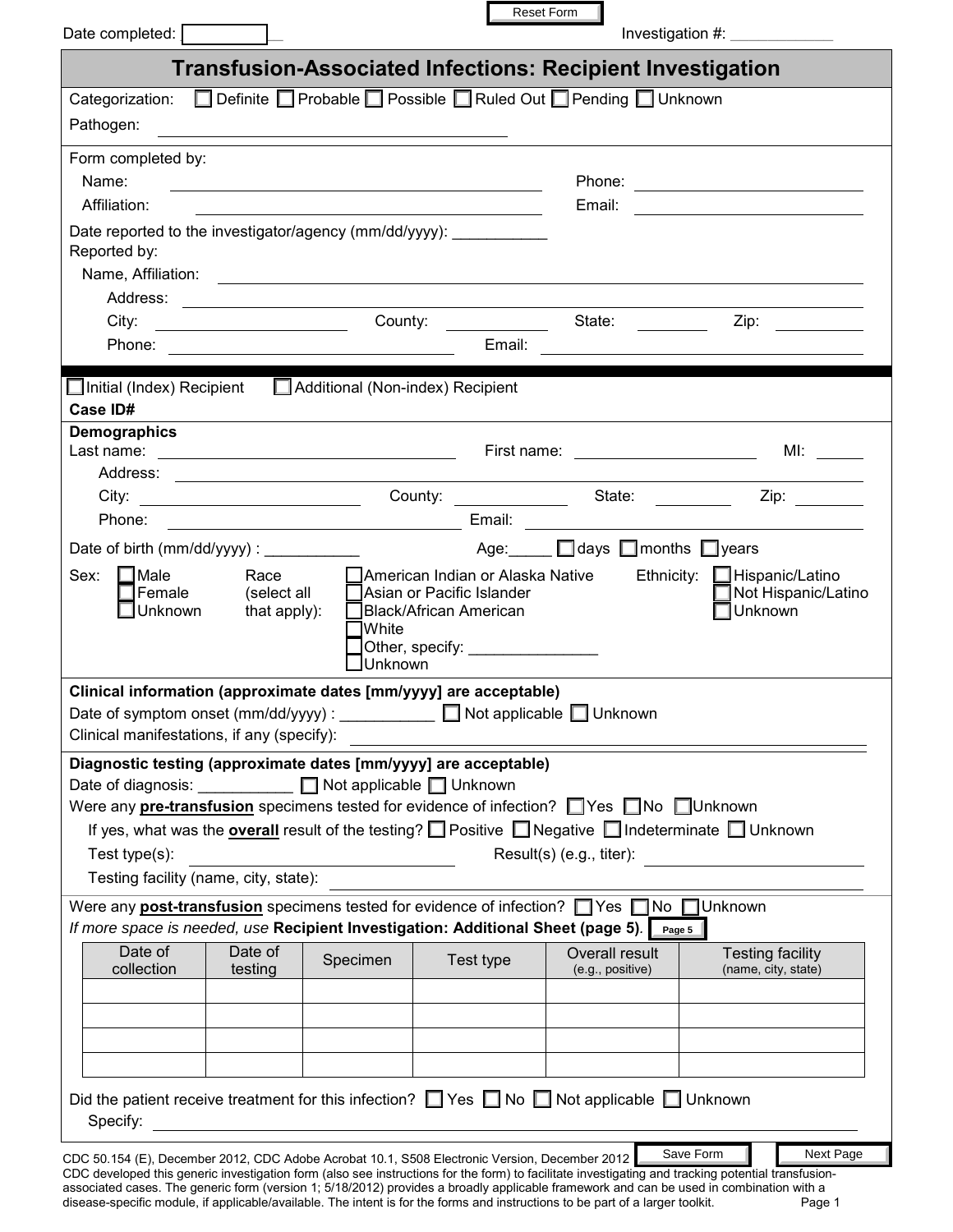| Date completed:                                                                                                                                                                                                                                                                            |                                                                                                                                                                                                                                                                                | Previous Page                                      |                     |                   | Investigation $#:$ __                                                                                                                                                                                                  |                                            |
|--------------------------------------------------------------------------------------------------------------------------------------------------------------------------------------------------------------------------------------------------------------------------------------------|--------------------------------------------------------------------------------------------------------------------------------------------------------------------------------------------------------------------------------------------------------------------------------|----------------------------------------------------|---------------------|-------------------|------------------------------------------------------------------------------------------------------------------------------------------------------------------------------------------------------------------------|--------------------------------------------|
|                                                                                                                                                                                                                                                                                            |                                                                                                                                                                                                                                                                                |                                                    |                     |                   | Transfusion-Associated Infections: Recipient Investigation (cont.)                                                                                                                                                     |                                            |
| <b>Risk factors</b><br>Did the recipient have possible routes of exposure other than transfusion (e.g., vectorborne or congenital)?<br>$\Box$ Yes $\Box$ No $\Box$ Not applicable $\Box$ Unknown<br>If yes, specify:                                                                       |                                                                                                                                                                                                                                                                                |                                                    |                     |                   |                                                                                                                                                                                                                        |                                            |
| Current status:<br>(as of<br><b>Transfusion history</b>                                                                                                                                                                                                                                    | $\Box$ Home; never hospitalized due to (or with) this infection<br>Currently hospitalized due to this infection; specify hospital:<br>$\Box$ Long-term hospitalization/never left hospital (e.g., neonate)<br>$\Box$ Nursing home/Rehabilitation facility; specify:<br>Unknown |                                                    |                     |                   | Home; previously hospitalized due to this infection; specify hospital:<br>□ Died (mm/dd/yyyy) : ___________; Autopsy? □ Yes □ No □ Unknown<br>Was death related to this infection? $\Box$ Yes $\Box$ No $\Box$ Unknown |                                            |
| The timeframe to consider and the relevant blood products depend in part on pathogen and host factors. If more<br>space is needed, use Recipient Investigation: Additional Sheet (page 5).                                                                                                 |                                                                                                                                                                                                                                                                                |                                                    |                     |                   | Page 5                                                                                                                                                                                                                 |                                            |
| Reason(s) for transfusion(s):                                                                                                                                                                                                                                                              |                                                                                                                                                                                                                                                                                |                                                    |                     |                   |                                                                                                                                                                                                                        |                                            |
| Type of product                                                                                                                                                                                                                                                                            | Date of<br>transfusion                                                                                                                                                                                                                                                         | <b>Transfusion facility</b><br>(name, city, state) |                     |                   | <b>Blood supplier</b><br>(name, city, state)                                                                                                                                                                           | <b>Blood Product</b><br><b>Unit Number</b> |
|                                                                                                                                                                                                                                                                                            |                                                                                                                                                                                                                                                                                |                                                    |                     |                   |                                                                                                                                                                                                                        |                                            |
|                                                                                                                                                                                                                                                                                            |                                                                                                                                                                                                                                                                                |                                                    |                     |                   |                                                                                                                                                                                                                        |                                            |
| Donor tracking<br>Identify donors for the pertinent blood products listed in the table above.<br><b>Blood Product Unit</b><br><b>Number</b>                                                                                                                                                | Blood bank/center<br>(name, city, state)                                                                                                                                                                                                                                       |                                                    | Date of<br>donation | Donor<br>located? | Test type<br>(for donor)                                                                                                                                                                                               | Overall<br>Donor<br>result<br>implicated?  |
|                                                                                                                                                                                                                                                                                            |                                                                                                                                                                                                                                                                                |                                                    |                     |                   |                                                                                                                                                                                                                        | (for donor)<br>П<br>▼                      |
| Note: More than one donor may be implicated. Complete the Donor Investigation section for each pertinent<br>donor; identify/track corecipients, as well as recipients of previous or subsequent donations.<br>Facility(ies) where implicated transfusion(s) occurred:<br>Name and address: |                                                                                                                                                                                                                                                                                |                                                    |                     |                   |                                                                                                                                                                                                                        |                                            |
| City:                                                                                                                                                                                                                                                                                      |                                                                                                                                                                                                                                                                                |                                                    | State:              |                   | Zip:                                                                                                                                                                                                                   |                                            |
| Contact person:                                                                                                                                                                                                                                                                            |                                                                                                                                                                                                                                                                                |                                                    | Phone:              |                   |                                                                                                                                                                                                                        |                                            |
| Notes:                                                                                                                                                                                                                                                                                     |                                                                                                                                                                                                                                                                                |                                                    |                     |                   |                                                                                                                                                                                                                        |                                            |
| CDC 50.154 (E), December 2012, CDC Adobe Acrobat 10.1, S508 Electronic Version, December 2012                                                                                                                                                                                              |                                                                                                                                                                                                                                                                                |                                                    |                     |                   | Save Form                                                                                                                                                                                                              | Next Page                                  |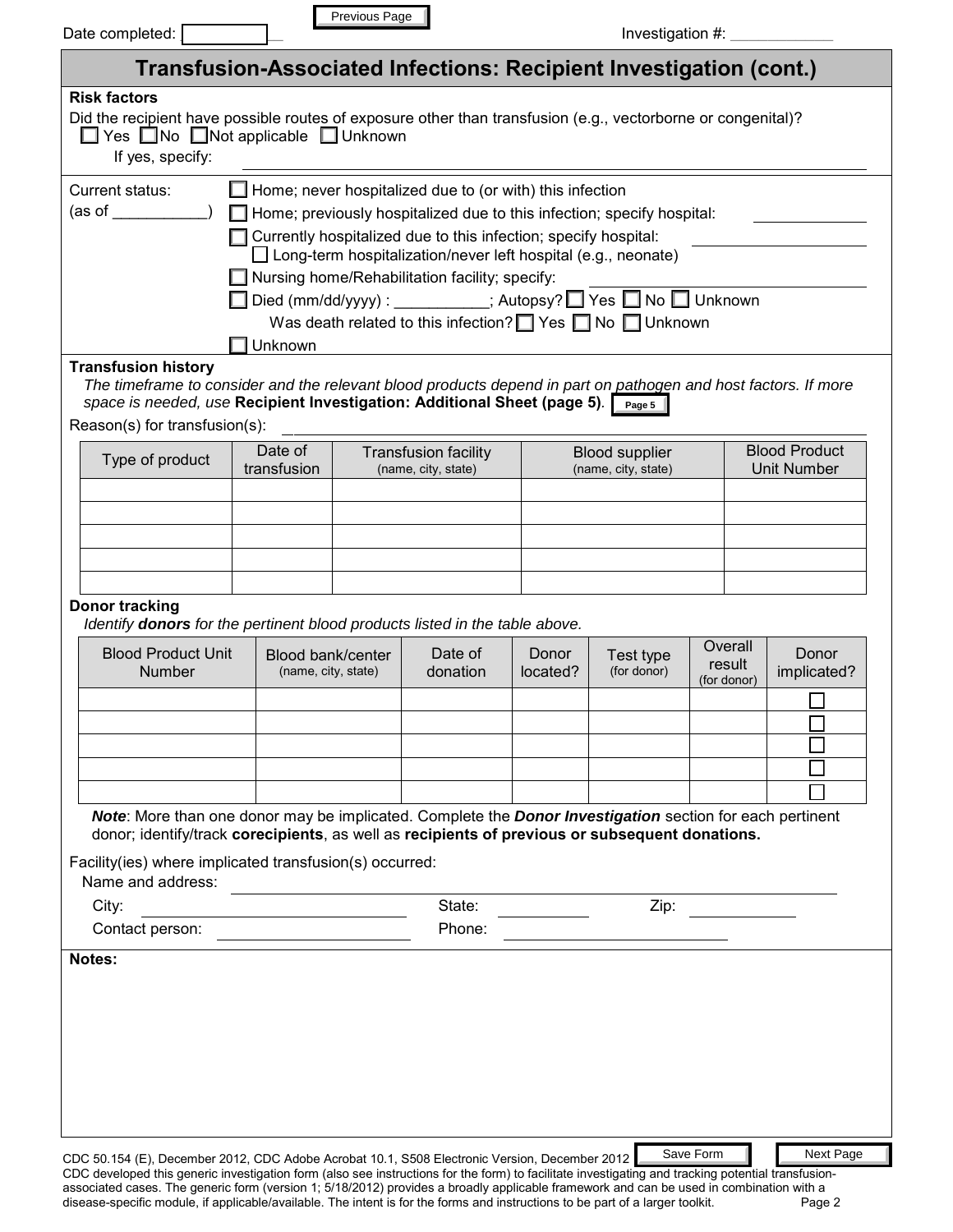|                                                                                                                             |                                                      | Previous Page                                                                                                        |                         |                                             |                          |                                                 |                                                                                                                                                                                                                                |  |
|-----------------------------------------------------------------------------------------------------------------------------|------------------------------------------------------|----------------------------------------------------------------------------------------------------------------------|-------------------------|---------------------------------------------|--------------------------|-------------------------------------------------|--------------------------------------------------------------------------------------------------------------------------------------------------------------------------------------------------------------------------------|--|
|                                                                                                                             |                                                      | <b>Transfusion-Associated Infections: Donor Investigation</b>                                                        |                         |                                             |                          |                                                 |                                                                                                                                                                                                                                |  |
| Pathogen:                                                                                                                   |                                                      |                                                                                                                      |                         |                                             |                          |                                                 |                                                                                                                                                                                                                                |  |
| Form completed by:                                                                                                          |                                                      |                                                                                                                      |                         |                                             |                          |                                                 |                                                                                                                                                                                                                                |  |
|                                                                                                                             |                                                      |                                                                                                                      |                         |                                             |                          |                                                 | Phone: <u>___________________</u>                                                                                                                                                                                              |  |
| Affiliation:                                                                                                                |                                                      |                                                                                                                      |                         |                                             | Email:                   |                                                 |                                                                                                                                                                                                                                |  |
| Date reported to the investigator/agency (mm/dd/yyyy) :                                                                     |                                                      |                                                                                                                      |                         |                                             |                          |                                                 |                                                                                                                                                                                                                                |  |
| Reported by:                                                                                                                |                                                      |                                                                                                                      |                         |                                             |                          |                                                 |                                                                                                                                                                                                                                |  |
| Name, Affiliation:<br>Address:                                                                                              |                                                      | <u> 1989 - Johann John Stone, markin sanat masjid asl nashrida ma'lumot olib ma'lumot boʻlgan ma'lumot boʻlgan m</u> |                         |                                             |                          |                                                 |                                                                                                                                                                                                                                |  |
| City:                                                                                                                       |                                                      | the control of the control of the control of the control of the control of                                           | County:                 |                                             | State:                   |                                                 | Zip:                                                                                                                                                                                                                           |  |
| Phone:                                                                                                                      | <u> 1989 - Johann Stoff, Amerikaansk politiker (</u> |                                                                                                                      |                         | <u>and the state of the state</u><br>Email: |                          |                                                 |                                                                                                                                                                                                                                |  |
|                                                                                                                             |                                                      |                                                                                                                      |                         |                                             |                          |                                                 |                                                                                                                                                                                                                                |  |
| ID#                                                                                                                         |                                                      |                                                                                                                      |                         |                                             |                          |                                                 |                                                                                                                                                                                                                                |  |
| Demographics<br>Last name:                                                                                                  |                                                      |                                                                                                                      |                         | First name:                                 |                          |                                                 | MI:                                                                                                                                                                                                                            |  |
| Address:                                                                                                                    |                                                      |                                                                                                                      |                         |                                             |                          |                                                 |                                                                                                                                                                                                                                |  |
| City:                                                                                                                       |                                                      | County: County: State: County: County: State:                                                                        |                         |                                             |                          |                                                 | Zip: the contract of the contract of the contract of the contract of the contract of the contract of the contract of the contract of the contract of the contract of the contract of the contract of the contract of the contr |  |
| Phone:                                                                                                                      |                                                      |                                                                                                                      |                         | Email:                                      |                          |                                                 |                                                                                                                                                                                                                                |  |
| Date of birth (mm/dd/yyyy) : ____________                                                                                   |                                                      |                                                                                                                      |                         |                                             | Age: years               |                                                 |                                                                                                                                                                                                                                |  |
| Unknown                                                                                                                     | that apply):                                         | White<br>Unknown                                                                                                     | Black/African American  | Other, specify:__________________           |                          |                                                 | Unknown                                                                                                                                                                                                                        |  |
| Clinical information (approximate dates [mm/yyyy] are acceptable)                                                           |                                                      |                                                                                                                      |                         |                                             |                          |                                                 |                                                                                                                                                                                                                                |  |
| Clinical manifestations, if any (specify):                                                                                  |                                                      |                                                                                                                      |                         |                                             |                          |                                                 |                                                                                                                                                                                                                                |  |
| Diagnostic testing (approximate dates [mm/yyyy] are acceptable)                                                             |                                                      |                                                                                                                      |                         |                                             |                          |                                                 |                                                                                                                                                                                                                                |  |
| If more space is needed, use Donor Investigation: Additional Sheet (page 6).<br>Date of<br>collection                       | Date of<br>testing                                   | Specimen                                                                                                             | Segment/<br>Cocomponent | Test type                                   |                          | Page 6<br>Overall<br>result<br>(e.g., positive) | <b>Testing facility</b><br>(name, city, state)                                                                                                                                                                                 |  |
|                                                                                                                             |                                                      |                                                                                                                      |                         |                                             |                          |                                                 |                                                                                                                                                                                                                                |  |
|                                                                                                                             |                                                      |                                                                                                                      |                         |                                             |                          |                                                 |                                                                                                                                                                                                                                |  |
|                                                                                                                             |                                                      |                                                                                                                      |                         |                                             |                          |                                                 |                                                                                                                                                                                                                                |  |
|                                                                                                                             |                                                      |                                                                                                                      |                         | $\overline{\phantom{0}}$                    | $\overline{\phantom{a}}$ |                                                 |                                                                                                                                                                                                                                |  |
|                                                                                                                             |                                                      |                                                                                                                      |                         |                                             |                          |                                                 |                                                                                                                                                                                                                                |  |
| <b>Testing details</b>                                                                                                      |                                                      |                                                                                                                      |                         |                                             |                          |                                                 |                                                                                                                                                                                                                                |  |
|                                                                                                                             |                                                      |                                                                                                                      |                         |                                             |                          |                                                 |                                                                                                                                                                                                                                |  |
|                                                                                                                             |                                                      |                                                                                                                      |                         |                                             |                          |                                                 |                                                                                                                                                                                                                                |  |
| <b>Risk factors</b><br>Did the donor have risk factors for infection with the pathogen? $\Box$ Yes $\Box$ No $\Box$ Unknown |                                                      |                                                                                                                      |                         |                                             |                          |                                                 |                                                                                                                                                                                                                                |  |
| If yes, specify:                                                                                                            |                                                      |                                                                                                                      |                         |                                             |                          |                                                 |                                                                                                                                                                                                                                |  |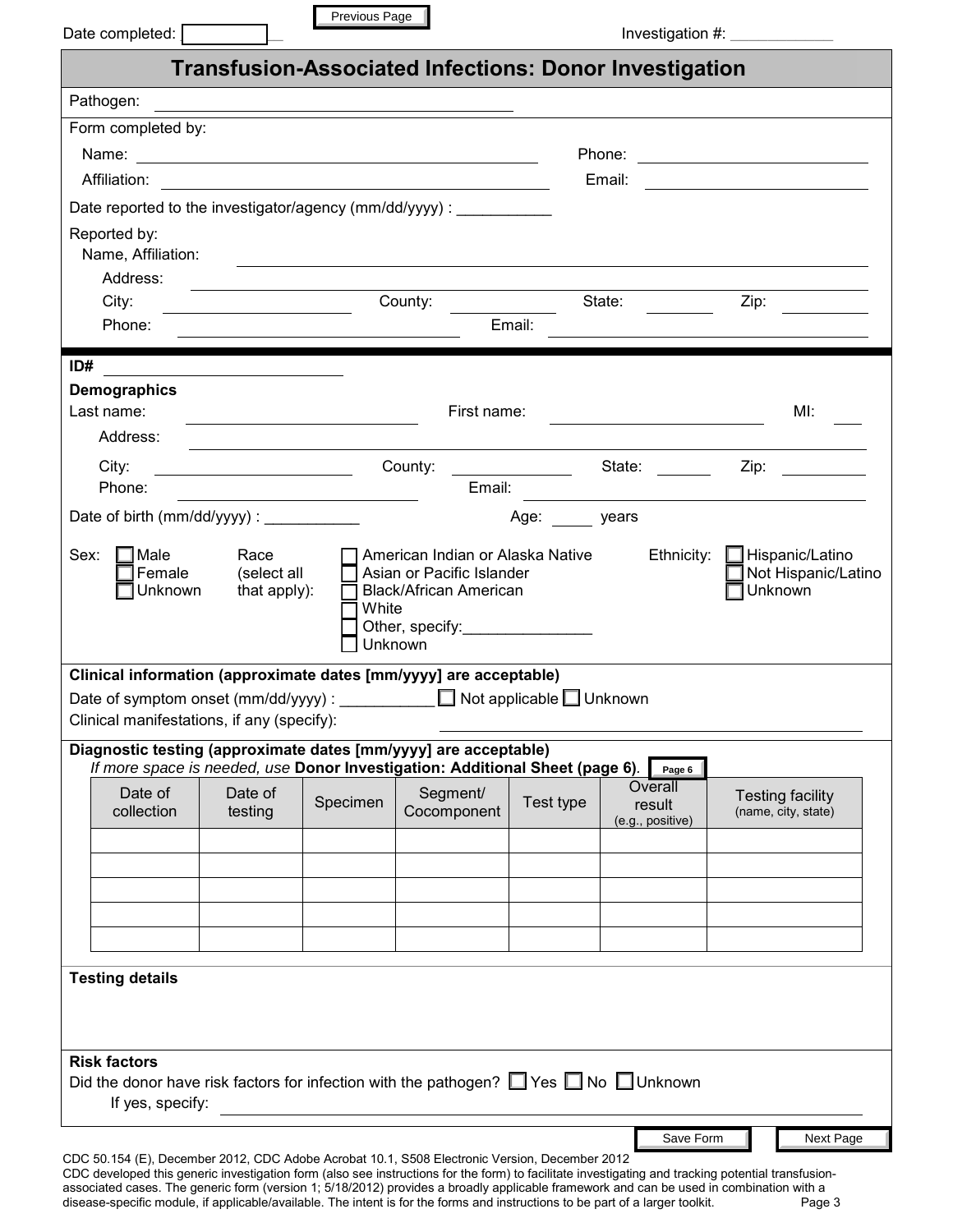| Date completed: |  |
|-----------------|--|

|--|

|                         | Transfusion-Associated Infections: Donor Investigation (cont.)                                |                      |         |             |  |  |  |  |  |
|-------------------------|-----------------------------------------------------------------------------------------------|----------------------|---------|-------------|--|--|--|--|--|
| <b>Donation history</b> |                                                                                               |                      |         |             |  |  |  |  |  |
|                         | The timeframe to consider and the relevant blood products depend in part on pathogen and host |                      |         |             |  |  |  |  |  |
|                         | factors. If more space is needed, use Donor Investigation: Additional Sheet (page 6).         |                      | Page 6  |             |  |  |  |  |  |
| Date of                 | Donation facility                                                                             | <b>Blood Product</b> | Type of | Transfused? |  |  |  |  |  |
| donation                | (name, city, state)                                                                           | Unit Number          | product |             |  |  |  |  |  |
|                         |                                                                                               |                      |         |             |  |  |  |  |  |
|                         |                                                                                               |                      |         |             |  |  |  |  |  |
|                         |                                                                                               |                      |         |             |  |  |  |  |  |
|                         |                                                                                               |                      |         |             |  |  |  |  |  |
|                         |                                                                                               |                      |         |             |  |  |  |  |  |
|                         |                                                                                               |                      |         |             |  |  |  |  |  |
|                         |                                                                                               |                      |         |             |  |  |  |  |  |

# **Recipient tracking**

| <b>Blood Product</b><br><b>Unit Number</b> | Type of<br>product | Date of transfusion | <b>Transfusion facility</b><br>(name, city, state) | Recipient<br>identifier |
|--------------------------------------------|--------------------|---------------------|----------------------------------------------------|-------------------------|
|                                            |                    |                     |                                                    |                         |
|                                            |                    |                     |                                                    |                         |
|                                            |                    |                     |                                                    |                         |
|                                            |                    |                     |                                                    |                         |
|                                            |                    |                     |                                                    |                         |
|                                            |                    |                     |                                                    |                         |
|                                            |                    |                     |                                                    |                         |

## **Diagnostic testing for recipient(s)**

| Date completed: ]                   |            |                    |                                          | Previous Page                                                                                                                                                                          |                                                      |                                            |                          | Investigation #:                                   |                                                |
|-------------------------------------|------------|--------------------|------------------------------------------|----------------------------------------------------------------------------------------------------------------------------------------------------------------------------------------|------------------------------------------------------|--------------------------------------------|--------------------------|----------------------------------------------------|------------------------------------------------|
|                                     |            |                    |                                          | Transfusion-Associated Infections: Donor Investigation (cont.)                                                                                                                         |                                                      |                                            |                          |                                                    |                                                |
| <b>Donation history</b>             |            |                    |                                          | The timeframe to consider and the relevant blood products depend in part on pathogen and host<br>factors. If more space is needed, use Donor Investigation: Additional Sheet (page 6). |                                                      |                                            |                          | Page 6                                             |                                                |
| Date of<br>donation                 |            |                    | Donation facility<br>(name, city, state) |                                                                                                                                                                                        |                                                      | <b>Blood Product</b><br><b>Unit Number</b> |                          | Type of<br>product                                 | Transfused?                                    |
|                                     |            |                    |                                          |                                                                                                                                                                                        |                                                      |                                            |                          |                                                    |                                                |
|                                     |            |                    |                                          |                                                                                                                                                                                        |                                                      |                                            |                          |                                                    |                                                |
|                                     |            |                    |                                          |                                                                                                                                                                                        |                                                      |                                            |                          |                                                    |                                                |
|                                     |            |                    |                                          |                                                                                                                                                                                        |                                                      |                                            |                          |                                                    |                                                |
|                                     |            |                    |                                          |                                                                                                                                                                                        |                                                      |                                            |                          |                                                    |                                                |
|                                     |            |                    |                                          |                                                                                                                                                                                        |                                                      |                                            |                          |                                                    |                                                |
| <b>Recipient tracking</b>           |            |                    |                                          |                                                                                                                                                                                        |                                                      |                                            |                          |                                                    |                                                |
| <b>Blood Product</b>                |            |                    |                                          | Track all relevant donations listed in the donation history.                                                                                                                           |                                                      |                                            |                          |                                                    |                                                |
| <b>Unit Number</b>                  |            | Type of<br>product |                                          | Date of transfusion                                                                                                                                                                    |                                                      |                                            |                          | <b>Transfusion facility</b><br>(name, city, state) | Recipient<br>identifier                        |
|                                     |            |                    |                                          |                                                                                                                                                                                        |                                                      |                                            |                          |                                                    |                                                |
|                                     |            |                    |                                          |                                                                                                                                                                                        |                                                      |                                            |                          |                                                    |                                                |
|                                     |            |                    |                                          |                                                                                                                                                                                        |                                                      |                                            |                          |                                                    |                                                |
|                                     |            |                    |                                          |                                                                                                                                                                                        |                                                      |                                            |                          |                                                    |                                                |
|                                     |            |                    |                                          |                                                                                                                                                                                        |                                                      |                                            |                          |                                                    |                                                |
|                                     |            |                    |                                          |                                                                                                                                                                                        |                                                      |                                            |                          |                                                    |                                                |
| Diagnostic testing for recipient(s) |            |                    |                                          |                                                                                                                                                                                        |                                                      |                                            |                          |                                                    |                                                |
| Recipient                           | Date of    |                    | Date of                                  | If more space is needed, use Donor Investigation: Additional Sheet (page 6).                                                                                                           |                                                      |                                            |                          | Page 6<br>Overall                                  |                                                |
| identifier                          | collection |                    | testing<br>(for recipient)               | Specimen<br>(for recipient)                                                                                                                                                            |                                                      | Test type<br>(for recipient)               |                          | result<br>(for recipient)                          | <b>Testing facility</b><br>(name, city, state) |
|                                     |            |                    |                                          |                                                                                                                                                                                        | $\blacktriangledown$                                 |                                            | ▼                        | $\overline{\phantom{0}}$                           |                                                |
|                                     |            |                    |                                          |                                                                                                                                                                                        | ▼                                                    |                                            | ▼                        |                                                    |                                                |
|                                     |            |                    |                                          |                                                                                                                                                                                        | $\overline{\phantom{a}}$<br>$\overline{\phantom{0}}$ |                                            | ▼                        | $\overline{\phantom{a}}$                           |                                                |
|                                     |            |                    |                                          |                                                                                                                                                                                        | $\overline{\phantom{0}}$                             |                                            | ▼<br>▼                   | $\overline{\phantom{0}}$                           |                                                |
|                                     |            |                    |                                          |                                                                                                                                                                                        | $\blacktriangledown$                                 |                                            | $\overline{\phantom{0}}$ | $\blacktriangledown$                               |                                                |
|                                     |            |                    |                                          |                                                                                                                                                                                        | $\overline{\phantom{0}}$                             |                                            | $\blacktriangledown$     | $\blacktriangledown$                               |                                                |
| Notes:                              |            |                    |                                          |                                                                                                                                                                                        |                                                      |                                            |                          |                                                    |                                                |
|                                     |            |                    |                                          |                                                                                                                                                                                        |                                                      |                                            |                          |                                                    |                                                |
|                                     |            |                    |                                          |                                                                                                                                                                                        |                                                      |                                            |                          |                                                    |                                                |
|                                     |            |                    |                                          |                                                                                                                                                                                        |                                                      |                                            |                          |                                                    |                                                |
|                                     |            |                    |                                          |                                                                                                                                                                                        |                                                      |                                            |                          |                                                    |                                                |
|                                     |            |                    |                                          |                                                                                                                                                                                        |                                                      |                                            |                          | Save Form                                          | Next Page                                      |

Save Form

CDC 50.154 (E), December 2012, CDC Adobe Acrobat 10.1, S508 Electronic Version, December 2012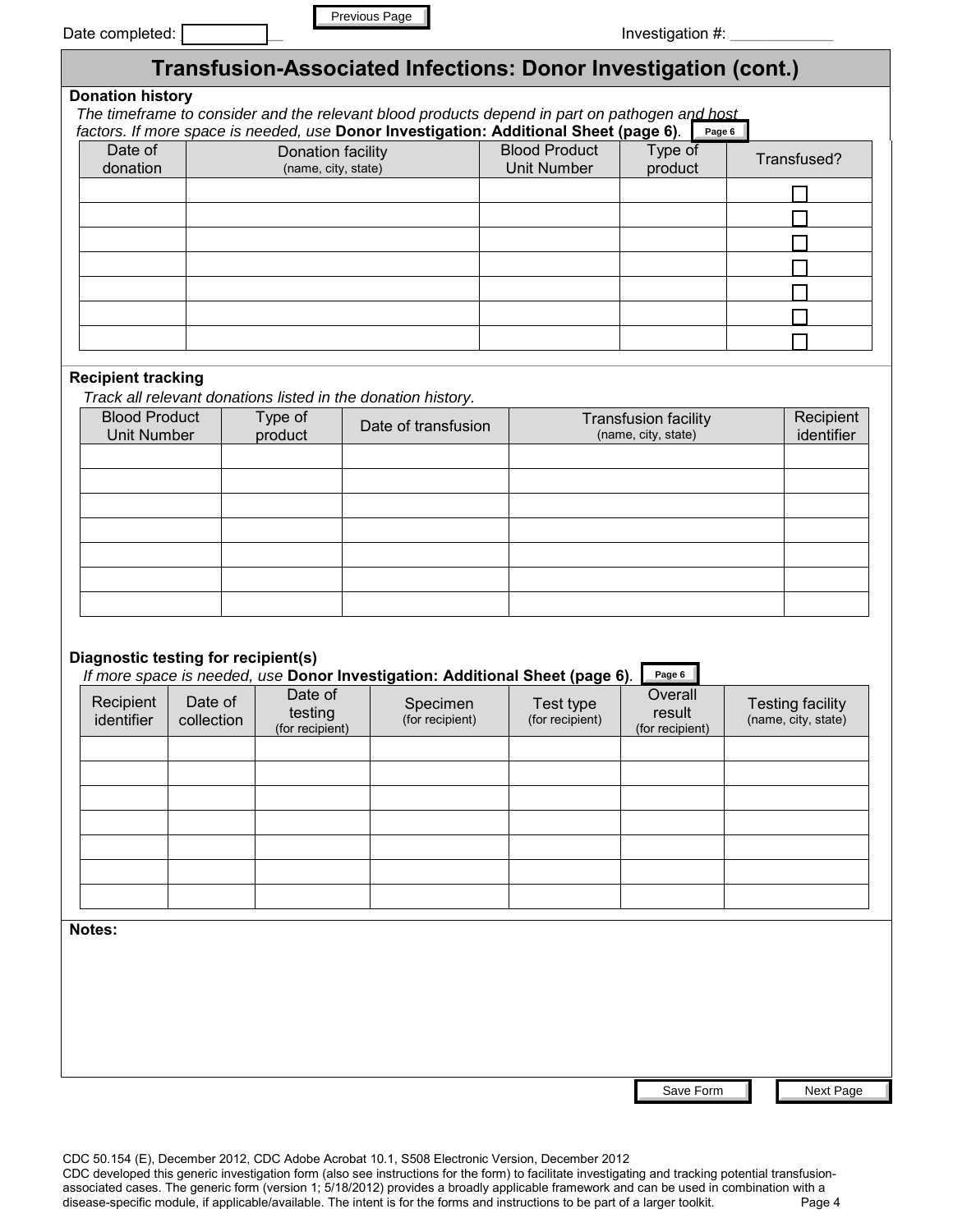|  | Date completed: [ |  |
|--|-------------------|--|
|  |                   |  |

| Previous Page |  |
|---------------|--|
|               |  |

| <b>Transfusion-Associated Infections: Recipient Investigation Additional Sheet</b> |                    |          |           |                                    |                                                |  |  |  |  |
|------------------------------------------------------------------------------------|--------------------|----------|-----------|------------------------------------|------------------------------------------------|--|--|--|--|
| Additional (Non-index) Recipient<br>$\Box$ Initial (Index) Recipient               |                    |          |           |                                    |                                                |  |  |  |  |
| Case ID#                                                                           |                    |          |           |                                    |                                                |  |  |  |  |
| <b>Diagnostic testing</b>                                                          |                    |          |           |                                    |                                                |  |  |  |  |
| Date of<br>collection                                                              | Date of<br>testing | Specimen | Test type | Overall result<br>(e.g., positive) | <b>Testing facility</b><br>(name, city, state) |  |  |  |  |
|                                                                                    |                    |          |           |                                    |                                                |  |  |  |  |
|                                                                                    |                    |          |           |                                    |                                                |  |  |  |  |
|                                                                                    |                    |          |           |                                    |                                                |  |  |  |  |
|                                                                                    |                    |          |           |                                    |                                                |  |  |  |  |
|                                                                                    |                    |          |           |                                    |                                                |  |  |  |  |
|                                                                                    |                    |          |           | $\blacktriangledown$               |                                                |  |  |  |  |
|                                                                                    |                    |          |           |                                    |                                                |  |  |  |  |

### **Transfusion history**

| <br>Type of<br>product | Date of<br>transfusion | Transfusion facility<br>(name, city, state) | Blood supplier<br>(name, city, state) | <b>Blood Product</b><br><b>Unit Number</b> |
|------------------------|------------------------|---------------------------------------------|---------------------------------------|--------------------------------------------|
|                        |                        |                                             |                                       |                                            |
|                        |                        |                                             |                                       |                                            |
|                        |                        |                                             |                                       |                                            |
|                        |                        |                                             |                                       |                                            |
|                        |                        |                                             |                                       |                                            |
|                        |                        |                                             |                                       |                                            |
|                        |                        |                                             |                                       |                                            |
|                        |                        |                                             |                                       |                                            |
|                        |                        |                                             |                                       |                                            |
|                        |                        |                                             |                                       |                                            |
|                        |                        |                                             |                                       |                                            |

### **Donor tracking**

| Date completed: [                     |                        | Previous Page                            |                                                    |                          |                                              |                                                      | Investigation #:      |                                                  |                                                                             |  |
|---------------------------------------|------------------------|------------------------------------------|----------------------------------------------------|--------------------------|----------------------------------------------|------------------------------------------------------|-----------------------|--------------------------------------------------|-----------------------------------------------------------------------------|--|
|                                       |                        |                                          |                                                    |                          |                                              |                                                      |                       |                                                  | Transfusion-Associated Infections: Recipient Investigation Additional Sheet |  |
| Initial (Index) Recipient<br>Case ID# |                        |                                          | Additional (Non-index) Recipient                   |                          |                                              |                                                      |                       |                                                  |                                                                             |  |
| <b>Diagnostic testing</b>             |                        |                                          |                                                    |                          |                                              |                                                      |                       |                                                  |                                                                             |  |
| Date of<br>collection                 | Date of<br>testing     | Specimen                                 | Test type                                          |                          | Overall result<br>(e.g., positive)           |                                                      |                       |                                                  | <b>Testing facility</b><br>(name, city, state)                              |  |
|                                       |                        | ▼                                        |                                                    |                          |                                              |                                                      |                       |                                                  |                                                                             |  |
|                                       |                        |                                          |                                                    |                          |                                              |                                                      |                       |                                                  |                                                                             |  |
|                                       |                        |                                          |                                                    |                          |                                              | ▼                                                    |                       |                                                  |                                                                             |  |
|                                       |                        |                                          |                                                    |                          |                                              | ▼                                                    |                       |                                                  |                                                                             |  |
|                                       |                        |                                          |                                                    |                          |                                              |                                                      |                       |                                                  |                                                                             |  |
| <b>Transfusion history</b>            |                        | $\overline{\phantom{0}}$                 |                                                    | $\overline{\phantom{0}}$ |                                              | $\overline{\phantom{0}}$                             |                       |                                                  |                                                                             |  |
| Type of<br>product                    | Date of<br>transfusion |                                          | <b>Transfusion facility</b><br>(name, city, state) |                          | <b>Blood supplier</b><br>(name, city, state) |                                                      |                       |                                                  | <b>Blood Product</b><br><b>Unit Number</b>                                  |  |
|                                       |                        |                                          |                                                    |                          |                                              |                                                      |                       |                                                  |                                                                             |  |
|                                       |                        |                                          |                                                    |                          |                                              |                                                      |                       |                                                  |                                                                             |  |
|                                       |                        |                                          |                                                    |                          |                                              |                                                      |                       |                                                  |                                                                             |  |
|                                       |                        |                                          |                                                    |                          |                                              |                                                      |                       |                                                  |                                                                             |  |
|                                       |                        |                                          |                                                    |                          |                                              |                                                      |                       |                                                  |                                                                             |  |
|                                       |                        |                                          |                                                    |                          |                                              |                                                      |                       |                                                  |                                                                             |  |
|                                       |                        |                                          |                                                    |                          |                                              |                                                      |                       |                                                  |                                                                             |  |
|                                       |                        |                                          |                                                    |                          |                                              |                                                      |                       |                                                  |                                                                             |  |
|                                       |                        |                                          |                                                    |                          |                                              |                                                      |                       |                                                  |                                                                             |  |
| <b>Donor tracking</b>                 |                        |                                          |                                                    |                          |                                              |                                                      | Overall               |                                                  |                                                                             |  |
| <b>Blood Product</b><br>Unit Number   |                        | Blood bank/center<br>(name, city, state) | Date of<br>donation                                | Donor<br>located?        | Test type<br>(for donor)                     |                                                      | result<br>(for donor) |                                                  | Donor<br>implicated?                                                        |  |
|                                       |                        |                                          |                                                    |                          |                                              | $\blacktriangledown$                                 |                       | $\blacktriangledown$                             |                                                                             |  |
|                                       |                        |                                          |                                                    |                          |                                              | $\overline{\phantom{a}}$<br>$\overline{\phantom{a}}$ |                       | ▼                                                |                                                                             |  |
|                                       |                        |                                          |                                                    |                          |                                              | $\overline{\phantom{0}}$                             |                       | ▼<br>$\blacktriangledown$                        |                                                                             |  |
|                                       |                        |                                          |                                                    |                          |                                              | $\overline{\phantom{0}}$                             |                       | $\overline{\phantom{a}}$                         |                                                                             |  |
|                                       |                        |                                          |                                                    |                          |                                              | $\overline{\phantom{0}}$                             |                       | $\overline{\phantom{a}}$                         |                                                                             |  |
|                                       |                        |                                          |                                                    |                          |                                              | $\overline{\phantom{0}}$<br>$\overline{\phantom{0}}$ |                       | $\blacktriangledown$<br>$\overline{\phantom{a}}$ |                                                                             |  |
|                                       |                        |                                          |                                                    |                          |                                              | $\overline{\phantom{0}}$                             |                       | $\blacktriangledown$                             |                                                                             |  |
|                                       |                        |                                          |                                                    |                          |                                              | $\overline{\phantom{a}}$                             |                       | $\overline{\phantom{0}}$                         |                                                                             |  |
|                                       |                        |                                          |                                                    |                          |                                              |                                                      | Save Form             |                                                  | Next Page                                                                   |  |

CDC 50.154 (E), December 2012, CDC Adobe Acrobat 10.1, S508 Electronic Version, December 2012